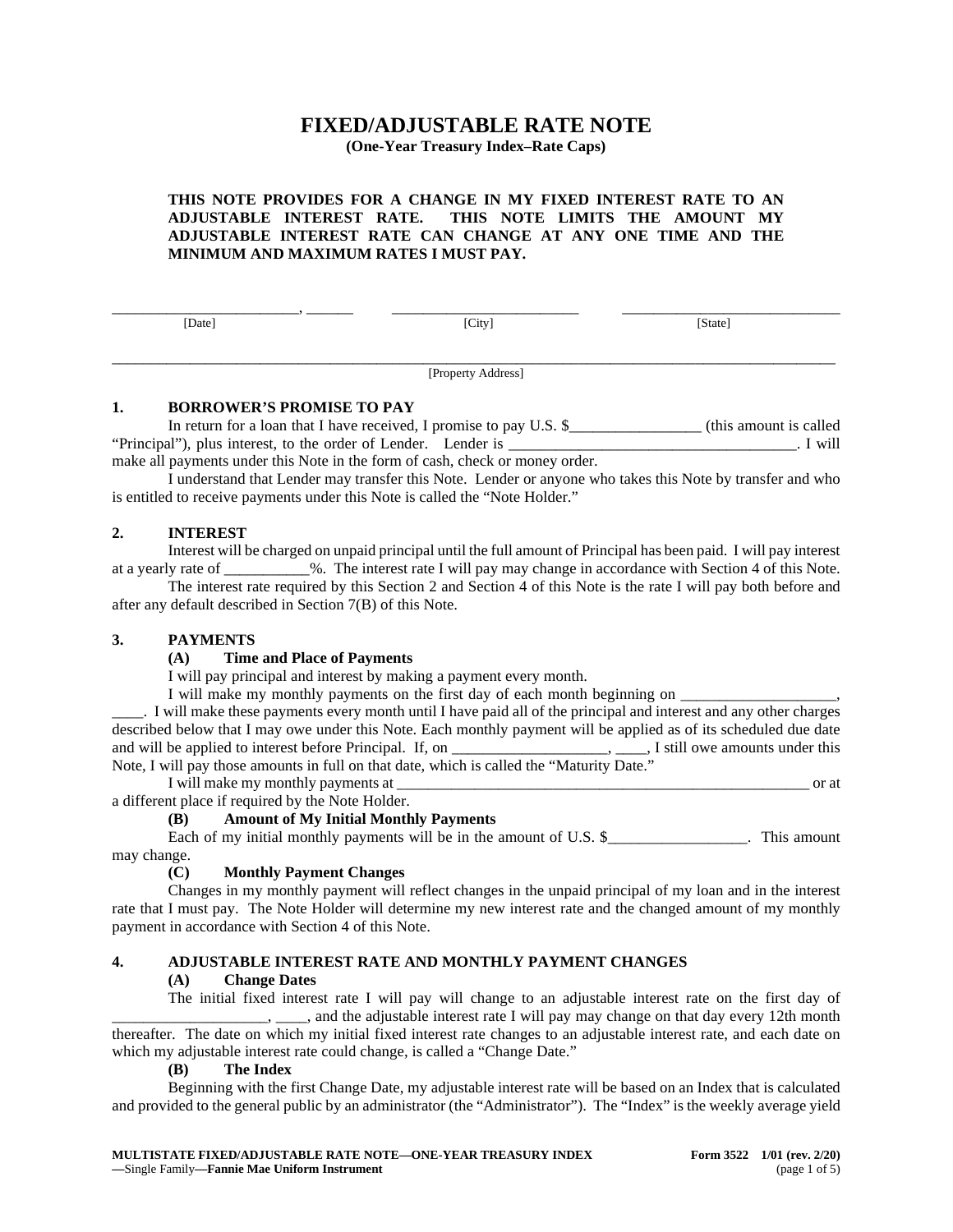on United States Treasury securities adjusted to a constant maturity of one year, as made available by the Board of Governors of the Federal Reserve System. The most recent Index value available as of the date 45 days before each Change Date is called the "Current Index," provided that if the Current Index is less than zero, then the Current Index will be deemed to be zero for purposes of calculating my interest rate.

If the Index is no longer available, it will be replaced in accordance with Section 4(G) below.

## **(C) Calculation of Changes**

Before each Change Date, the Note Holder will calculate my new interest rate by adding percentage points (\_\_\_\_\_\_\_\_\_\_\_%) (the "Margin") to the Current Index. The Margin may change if the Index is replaced by the Note Holder in accordance with Section 4(G)(2) below. The Note Holder will then round the result of the Margin plus the Current Index to the nearest one-eighth of one percentage point (0.125%). Subject to the limits stated in Section 4(D) below, this rounded amount will be my new interest rate until the next Change Date.

The Note Holder will then determine the amount of the monthly payment that would be sufficient to repay the unpaid principal that I am expected to owe at the Change Date in full on the Maturity Date at my new interest rate in substantially equal payments. The result of this calculation will be the new amount of my monthly payment.

### **(D) Limits on Interest Rate Changes**

The interest rate I am required to pay at the first Change Date will not be greater than  $\%$  or less than \_\_\_\_\_\_\_\_\_\_\_%. Thereafter, my adjustable interest rate will never be increased or decreased on any single Change Date by more than two percentage points from the rate of interest I have been paying for the preceding 12 months. My interest rate will never be greater than \_\_\_\_\_\_\_\_\_% or less than \_\_\_\_\_\_\_\_%.<br>(E) Effective Date of Changes

## **Effective Date of Changes**

My new interest rate will become effective on each Change Date. I will pay the amount of my new monthly payment beginning on the first monthly payment date after the Change Date until the amount of my monthly payment changes again.

## **(F) Notice of Changes**

The Note Holder will deliver or mail to me a notice of any changes in my initial fixed interest rate to an adjustable interest rate and of any changes in my adjustable interest rate before the effective date of any change. The notice will include the amount of my monthly payment, any information required by law to be given to me and also the title and telephone number of a person who will answer any question I may have regarding the notice.

### **(G) Replacement Index and Replacement Margin**

The Index is deemed to be no longer available and will be replaced if any of the following events (each, a "Replacement Event") occur: (i) the Administrator has permanently or indefinitely stopped providing the Index to the general public; or (ii) the Administrator or its regulator issues an official public statement that the Index is no longer reliable or representative.

If a Replacement Event occurs, the Note Holder will select a new index (the "Replacement Index") and may also select a new margin (the "Replacement Margin"), as follows:

> (1) If a replacement index has been selected or recommended for use in consumer products, including residential adjustable-rate mortgages, by the Board of Governors of the Federal Reserve System, the Federal Reserve Bank of New York, or a committee endorsed or convened by the Board of Governors of the Federal Reserve System or the Federal Reserve Bank of New York at the time of a Replacement Event, the Note Holder will select that index as the Replacement Index.

> (2) If a replacement index has not been selected or recommended for use in consumer products under Section (G)(1) at the time of a Replacement Event, the Note Holder will make a reasonable, good faith effort to select a Replacement Index and a Replacement Margin that, when added together, the Note Holder reasonably expects will minimize any change in the cost of the loan, taking into account the historical performance of the Index and the Replacement Index.

The Replacement Index and Replacement Margin, if any, will be operative immediately upon a Replacement Event and will be used to determine my interest rate and monthly payments on Change Dates that are more than 45 days after a Replacement Event. The Index and Margin could be replaced more than once during the term of my Note, but only if another Replacement Event occurs. After a Replacement Event, all references to the "Index" and "Margin" will be deemed to be references to the "Replacement Index" and "Replacement Margin."

The Note Holder will also give me notice of my Replacement Index and Replacement Margin, if any, and such other information required by applicable law and regulation.

## **5. BORROWER'S RIGHT TO PREPAY**

I have the right to make payments of Principal at any time before they are due. A payment of Principal only is known as a "Prepayment." When I make a Prepayment, I will tell the Note Holder in writing that I am doing so. I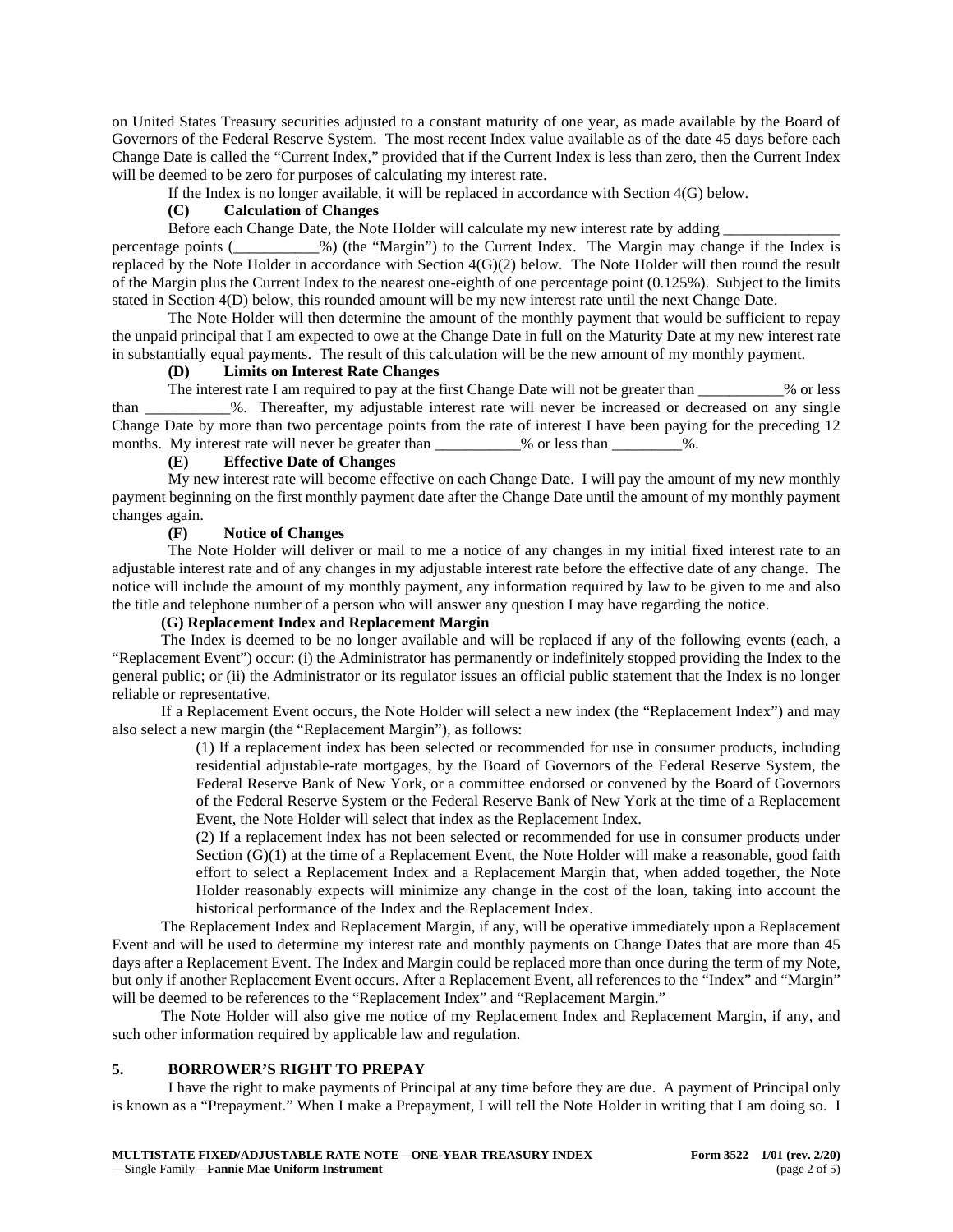may not designate a payment as a Prepayment if I have not made all the monthly payments due under this Note.

I may make a full Prepayment or partial Prepayments without paying any Prepayment charge. The Note Holder will use my Prepayments to reduce the amount of Principal that I owe under this Note. However, the Note Holder may apply my Prepayment to the accrued and unpaid interest on the Prepayment amount before applying my Prepayment to reduce the Principal amount of this Note. If I make a partial Prepayment, there will be no changes in the due dates of my monthly payments unless the Note Holder agrees in writing to those changes. My partial Prepayment may reduce the amount of my monthly payments after the first Change Date following my partial Prepayment. However, any reduction due to my partial Prepayment may be offset by an interest rate increase.

## **6. LOAN CHARGES**

If a law, which applies to this loan and which sets maximum loan charges, is finally interpreted so that the interest or other loan charges collected or to be collected in connection with this loan exceed the permitted limits, then: (a) any such loan charge shall be reduced by the amount necessary to reduce the charge to the permitted limit; and (b) any sums already collected from me that exceeded permitted limits will be refunded to me. The Note Holder may choose to make this refund by reducing the Principal I owe under this Note or by making a direct payment to me. If a refund reduces Principal, the reduction will be treated as a partial Prepayment.

### **7. BORROWER'S FAILURE TO PAY AS REQUIRED**

#### **(A) Late Charges for Overdue Payments**

If the Note Holder has not received the full amount of any monthly payment by the end of \_\_\_\_\_\_\_\_\_\_\_

calendar days after the date it is due, I will pay a late charge to the Note Holder. The amount of the charge will be \_\_\_\_\_\_\_\_\_\_\_% of my overdue payment of principal and interest. I will pay this late charge promptly but only once on each late payment.

## **(B) Default**

If I do not pay the full amount of each monthly payment on the date it is due, I will be in default.

#### **(C) Notice of Default**

If I am in default, the Note Holder may send me a written notice telling me that if I do not pay the overdue amount by a certain date, the Note Holder may require me to pay immediately the full amount of Principal that has not been paid and all the interest that I owe on that amount. That date must be at least 30 days after the date on which the notice is mailed to me or delivered by other means.

#### **(D) No Waiver By Note Holder**

Even if, at a time when I am in default, the Note Holder does not require me to pay immediately in full as described above, the Note Holder will still have the right to do so if I am in default at a later time.

## **(E) Payment of Note Holder's Costs and Expenses**

If the Note Holder has required me to pay immediately in full as described above, the Note Holder will have the right to be paid back by me for all of its costs and expenses in enforcing this Note to the extent not prohibited by applicable law. Those expenses include, for example, reasonable attorneys' fees.

### **8. GIVING OF NOTICES**

Unless applicable law requires a different method, any notice that must be given to me under this Note will be given by delivering it or by mailing it by first class mail to me at the Property Address above or at a different address if I give the Note Holder a notice of my different address.

Unless the Note Holder requires a different method, any notice that must be given to the Note Holder under this Note will be given by mailing it by first class mail to the Note Holder at the address stated in Section 3(A) above or at a different address if I am given a notice of that different address.

### **9. OBLIGATIONS OF PERSONS UNDER THIS NOTE**

If more than one person signs this Note, each person is fully and personally obligated to keep all of the promises made in this Note, including the promise to pay the full amount owed. Any person who is a guarantor, surety or endorser of this Note is also obligated to do these things. Any person who takes over these obligations, including the obligations of a guarantor, surety or endorser of this Note, is also obligated to keep all of the promises made in this Note. The Note Holder may enforce its rights under this Note against each person individually or against all of us together. This means that any one of us may be required to pay all of the amounts owed under this Note.

#### **10. WAIVERS**

I and any other person who has obligations under this Note waive the rights of Presentment and Notice of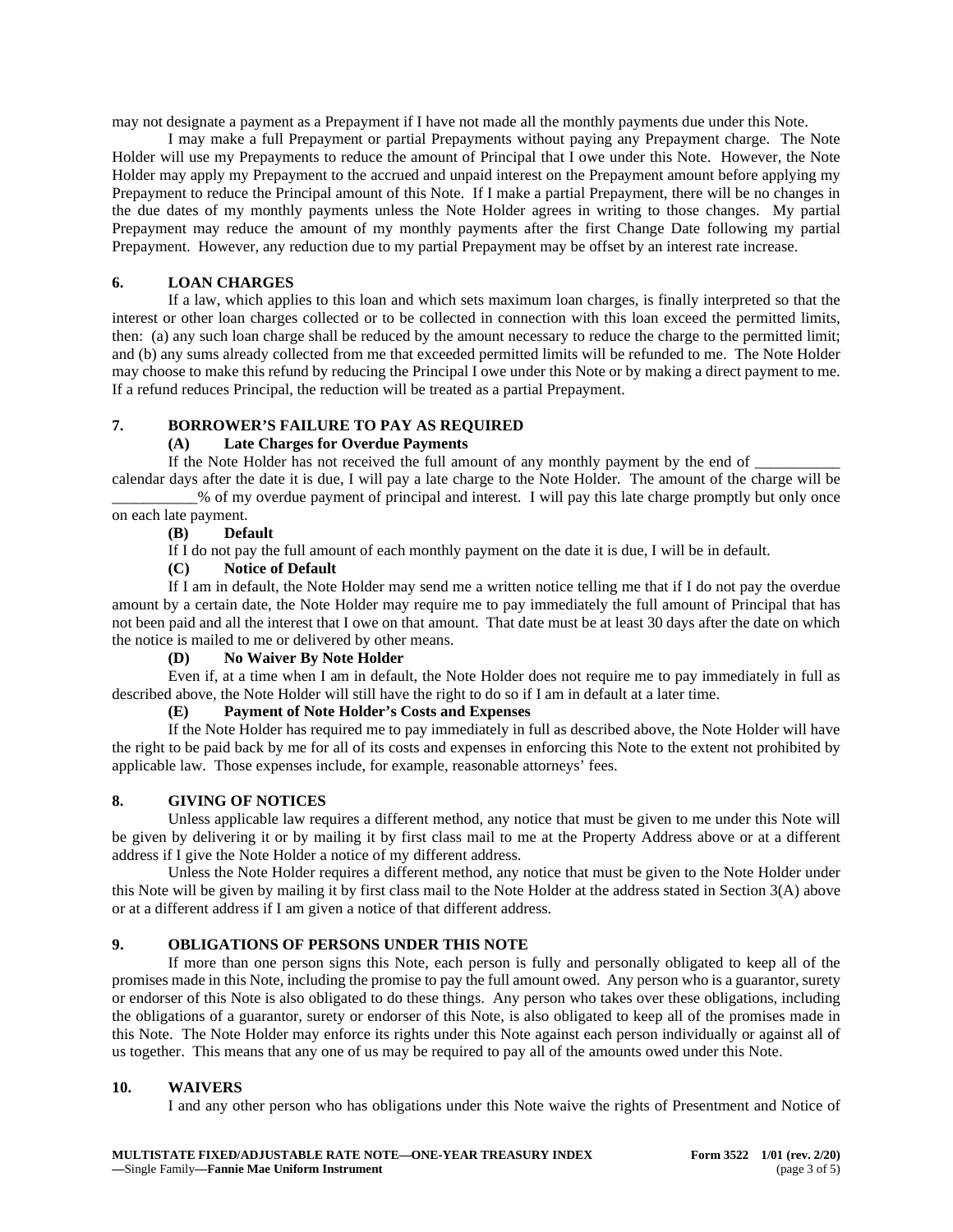Dishonor. "Presentment" means the right to require the Note Holder to demand payment of amounts due. "Notice of Dishonor" means the right to require the Note Holder to give notice to other persons that amounts due have not been paid.

#### **11. UNIFORM SECURED NOTE**

This Note is a uniform instrument with limited variations in some jurisdictions. In addition to the protections given to the Note Holder under this Note, a Mortgage, Deed of Trust, or Security Deed (the "Security Instrument"), dated the same date as this Note, protects the Note Holder from possible losses that might result if I do not keep the promises that I make in this Note. That Security Instrument describes how and under what conditions I may be required to make immediate payment in full of all amounts I owe under this Note. Some of those conditions read as follows:

(A) Until my initial fixed interest rate changes to an adjustable interest rate under the terms stated in Section 4 above, Uniform Covenant 18 of the Security Instrument shall read as follows:

**Transfer of the Property or a Beneficial Interest in Borrower.** As used in this Section 18, "Interest in the Property" means any legal or beneficial interest in the Property, including, but not limited to, those beneficial interests transferred in a bond for deed, contract for deed, installment sales contract or escrow agreement, the intent of which is the transfer of title by Borrower at a future date to a purchaser.

If all or any part of the Property or any Interest in the Property is sold or transferred (or if Borrower is not a natural person and a beneficial interest in Borrower is sold or transferred) without Lender's prior written consent, Lender may require immediate payment in full of all sums secured by this Security Instrument. However, this option shall not be exercised by Lender if such exercise is prohibited by Applicable Law.

If Lender exercises this option, Lender shall give Borrower notice of acceleration. The notice shall provide a period of not less than 30 days from the date the notice is given in accordance with Section 15 within which Borrower must pay all sums secured by this Security Instrument. If Borrower fails to pay these sums prior to the expiration of this period, Lender may invoke any remedies permitted by this Security Instrument without further notice or demand on Borrower.

(B) When my initial fixed interest rate changes to an adjustable interest rate under the terms stated in Section 4 above, Uniform Covenant 18 of the Security Instrument described in Section 11(A) above shall then cease to be in effect, and Uniform Covenant 18 of the Security Instrument shall instead read as follows:

**Transfer of the Property or a Beneficial Interest in Borrower.** As used in this Section 18, "Interest in the Property" means any legal or beneficial interest in the Property, including, but not limited to, those beneficial interests transferred in a bond for deed, contract for deed, installment sales contract or escrow agreement, the intent of which is the transfer of title by Borrower at a future date to a purchaser.

If all or any part of the Property or any Interest in the Property is sold or transferred (or if Borrower is not a natural person and a beneficial interest in Borrower is sold or transferred) without Lender's prior written consent, Lender may require immediate payment in full of all sums secured by this Security Instrument. However, this option shall not be exercised by Lender if such exercise is prohibited by Applicable Law. Lender also shall not exercise this option if: (a) Borrower causes to be submitted to Lender information required by Lender to evaluate the intended transferee as if a new loan were being made to the transferee; and (b) Lender reasonably determines that Lender's security will not be impaired by the loan assumption and that the risk of a breach of any covenant or agreement in this Security Instrument is acceptable to Lender.

To the extent permitted by Applicable Law, Lender may charge a reasonable fee as a condition to Lender's consent to the loan assumption. Lender also may require the transferee to sign an assumption agreement that is acceptable to Lender and that obligates the transferee to keep all the promises and agreements made in the Note and in this Security Instrument. Borrower will continue to be obligated under the Note and this Security Instrument unless Lender releases Borrower in writing.

If Lender exercises the option to require immediate payment in full, Lender shall give Borrower notice of acceleration. The notice shall provide a period of not less than 30 days from the date the notice is given in accordance with Section 15 within which Borrower must pay all sums secured by this Security Instrument. If Borrower fails to pay these sums prior to the expiration of